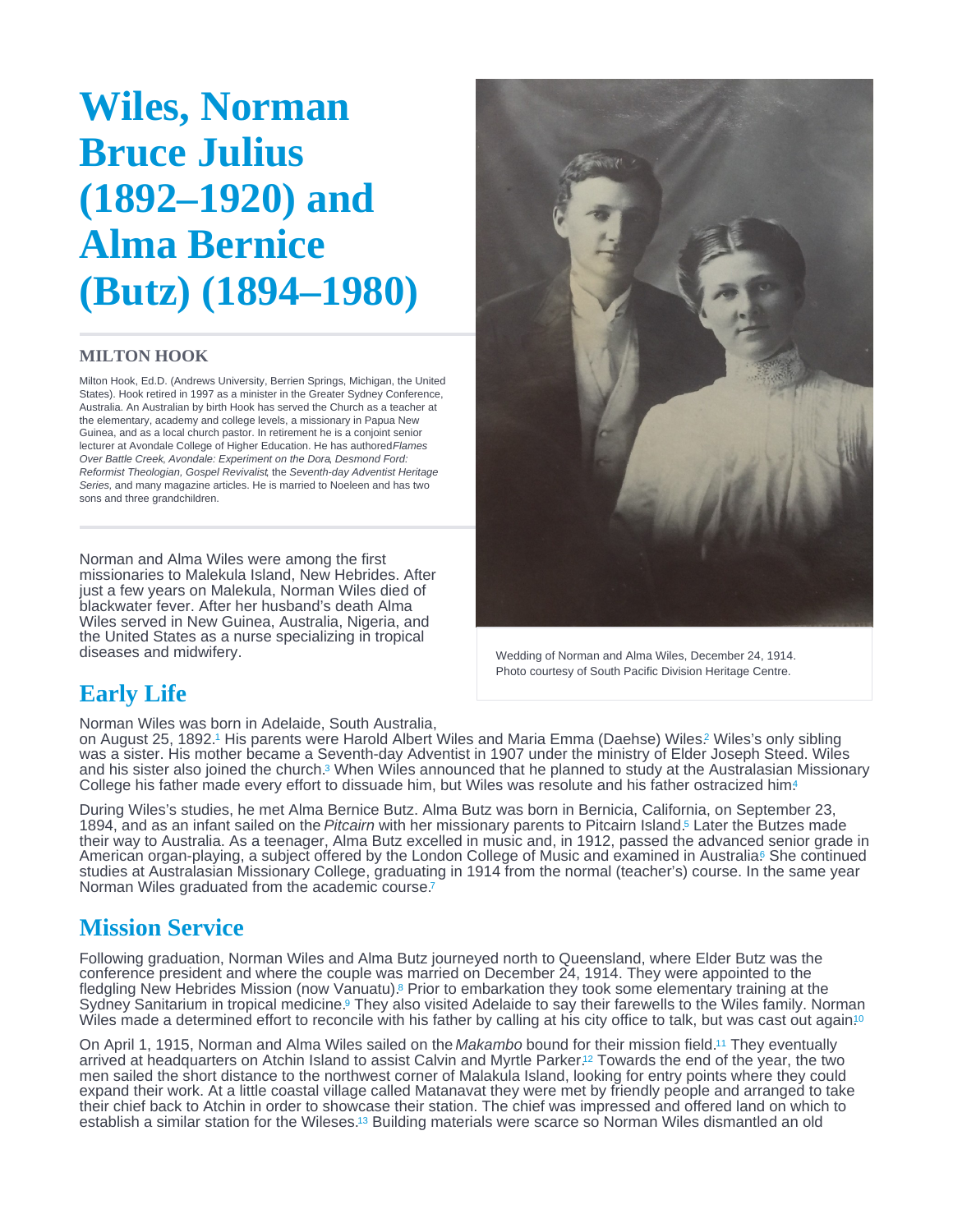<span id="page-1-0"></span>dispensary at Atchin and ferried it to Matanavat for their home[.](#page-3-0)<sup>14</sup> By the end of 1916, the station was habitable.<sup>[15](#page-3-0)</sup>

Matanavat was intended to be a launching pad to reach the populous Big Nambus villagers in the mountainous interior. The Malakula people wisely tried to avoid the coast where mosquitoes were more prevalent. Wiles explored further inland and found a Big Nambus chief, Nikambat, willing to have another station built near his village!<sup>6</sup> Nikambat proved to be an enthusiastic and loyal advocate for the mission among his fellow chiefs who were spread among the mountains. At the same time Wiles freely treated their skin diseases with vaseline and chrysophanic acid, and had a little school built for Nikambat's people with plans to locate a national missionary among them.<sup>†</sup>7

Towards the end of 1917, both Norman and Alma Wiles were suffering with malarial fever. Norman Wiles, especially, was weak and emaciated.<sup>18</sup> Some aspects of expatriate habits were detrimental to their health, especially their poor choice of clothing for the tropics. Most expatriate women wore long hot dresses and the men wore long trousers, long-sleeved shirts with collar and tie[.](#page-3-0)<sup>19</sup> The Wileses took a well-earned furlough back in Australia during the southern summer of 1917-1918 to recuperate from the debilitating climate.<sup>[20](#page-3-0)</sup>

Norman Wiles studied the Big Nambus language, a difficult task because it required a new alphabet to accommodate the unusual sounds[.](#page-3-0) Nevertheless, his rudimentary grasp of it enabled him to translate a number of hymns?<sup>1</sup> Despite their primitive state, the local people seemed to have an innate love of music. Wiles's advance beyond Tenmaru, his half-way station to the Big Nambus, was inhibited by the murder of a white trader in another part of the island. The government sent a police posse to avenge the death, shooting a number of people, and exacerbating the volatile situation. One clan of the Big Nambus vowed they would kill and eat a white man as pay-back. Wiles was advised to be extremely cautious. Nikambat came with others to guard the mission station and ordered Wiles to keep his front door closed at night. However, the prevalence of mosquitoes drove the sentries back into the mountains after three days. In the meantime, Wiles had amputated a man's hand blasted by dynamite when fishing. Without doctor or launch available at their vulnerable station, he was forced to attempt the surgery. The patient and his relatives lingered at the station during recovery. [22](#page-3-0)

On Sabbath morning, May 1, 1920, Wiles walked further inland to a hut closer to the Big Nambus in order to conduct his usual service for them. Soon after his return he began to suffer severe bouts of fever that grew worse despite his wife's treatments. She dispatched a runner to headquarters on Atchin Island with a message to send the mission boat[.](#page-3-0) Blackwater fever rapidly took hold, claiming Norman Wiles's life on Wednesday, May 5?3 A French recruiter's ship lay offshore and the captain was told of Alma Wiles's predicament. He and three of his crew assisted her in the burial the following day, the captain reciting a committal in French that she did not understand. Nikambat arrived after the burial, quite distressed, and lingered sensing that Wiles needed company and protection. The captain agreed to take her to Santo but she would only go as far as Matanavat by row boat, believing that help would come in response to her message to Atchin. At Matanavat she discovered her written note had not been taken further, so she decided to walk with some guides to the opposite side of the island where the Atchinese people cultivated some gardens. She was then taken by canoe to Atchin. [24](#page-3-0)

## After Tragedy

Alma Wiles returned to Sydney where she was met by her mother and together they travelled by train to Western Australia, where Elder Butz was now president of the conference[.](#page-3-0)<sup>25</sup> In September 1921, they made the trip to the Australasian Missionary College at Cooranbong, where her farther became preceptor and assistant Bible teacher?<sup>6</sup> Wiles wanted to return to mission life and decided to train as a nurse. Rather than enter a class at the Sydney Sanitarium, she chose to go to White Memorial Hospital in Los Angeles, California?7 After graduation she was invited, in 1926, to be a medical missionary and teacher in the Fiji-Indian Mission $^{28}$  She served in this capacity for a little over two years<sup>29</sup> and then sailed to England for advanced studies in tropical diseases before returning to Australia<sup>[30](#page-3-0)</sup>

At the Fifth Quadrennial Session of the Australasian Union Conference, September 1930, Wiles was appointed to join the Papua Mission for medical work[.](#page-3-0)<sup>31</sup> It was the beginning of two decades of productive service, once again on a tropical coast in humid conditions. She sailed on February 24[,](#page-3-0) 1931,32 and quickly settled into her clinic at Aroma mission station.<sup>33</sup> At times she treated five hundred patients a day[.](#page-3-0) Complaints included eye infections, ulcers, malaria, skin diseases, broken arms, and maternity cases.<sup>34</sup> During 1936, Wiles was in sole charge of the station, waiting for the arrival of an expatriate missionary.<sup>35</sup> There was a period during the Second World War when she was forced back to Australia for safety reasons, but in 1944 she was the first female Adventist missionary to resume her post at Aroma, Papua.<sup>[36](#page-3-0)</sup> 32 33

Alma Wiles returned to Victoria, Australia, in 1951 to care for her aging parents. After they died, she volunteered to resume her mission service despite being sixty-six years of age. For two years, 1961 and 1962, she carried the roles of charge sister in obstetrical nursing and instructor in midwifery at the IIe-Ife Mission Hospital[,](#page-3-0) Nigeria,<sup>37</sup> and established an orphanage nearby[.](#page-3-0)<sup>38</sup> She then returned to Los Angeles to be head nurse in the Glendale Memorial Hospital until her retirement. She passed away on March 31, 1980, in Loma Linda, California<sup>39</sup>

#### **SOURCES**

"Alma B. Wiles." ARH, July 3, 1980.

Annual Prospectus: Australasian Missionary College. Cooranbong, New South Wales: Avondale Press, 1915.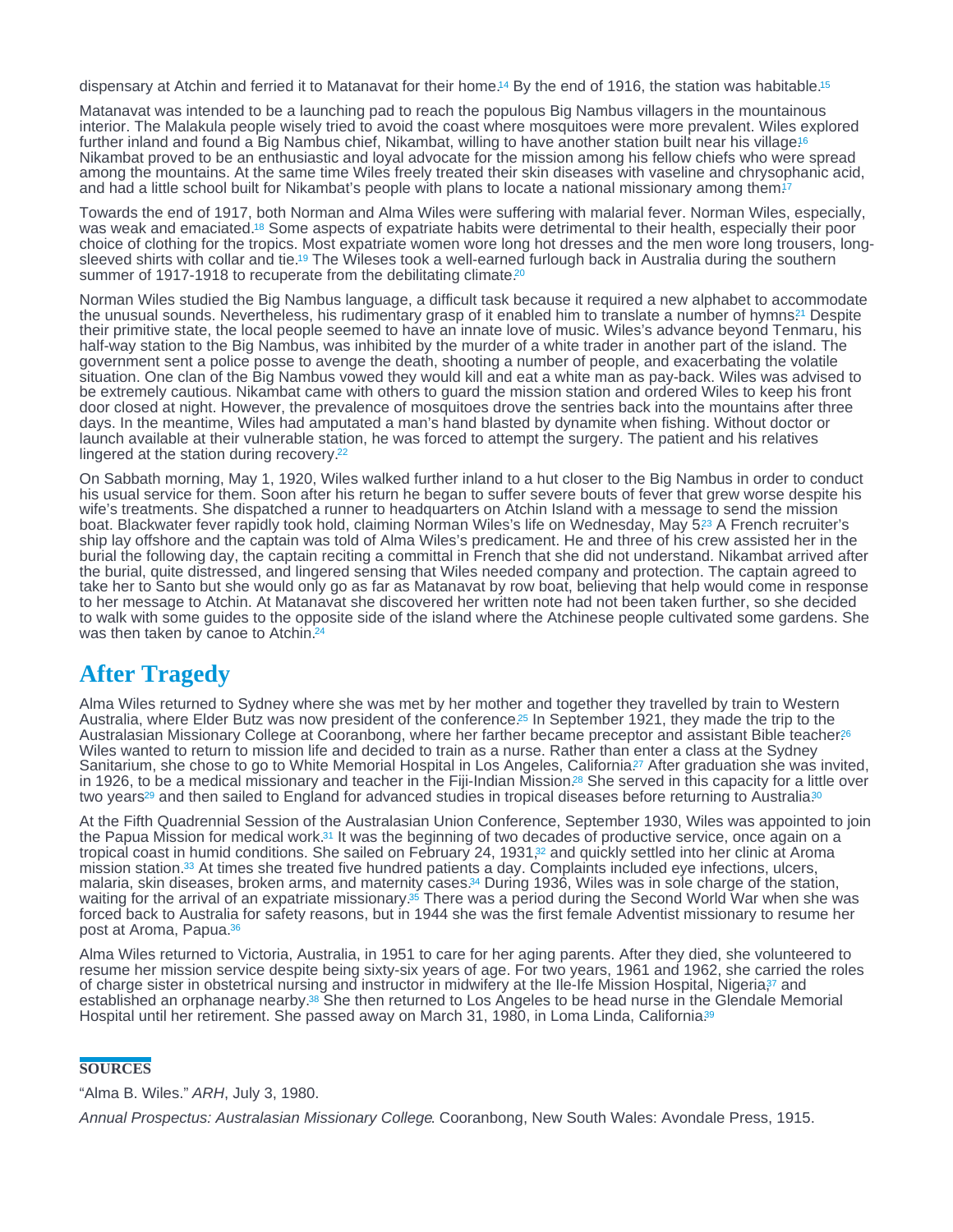<span id="page-2-0"></span>"At last the eventful day has arrived..." Australasian Record, September 4, 1933.

Boehm, Eric and Dorothy Boehm. "Papua–First Impressions." Australasian Record, March 29, 1937.

Brandstater, R[oy]. "Alma Bernice Wiles." ARH, September 1, 1980.

"Brother and Sister Ross James..." Australasian Record, December 17, 1917.

"Brother Norman Wiles and Sister Alma Butz..." Australasian Record, January 11, 1915.

Campbell, A[lexander] J. "From Aroma to Vailala." Australasian Record, August 21, 1944.

"Distribution of Labour." Australasian Record, October 12, 1914.

"Distribution of Labour." Australasian Record, October 4, 1926.

"Distribution of Labour." Australasian Record, September 29, 1930.

"Four missionaries left our shores..." Australasian Record, April 12, 1915.

"From correspondence received from..." Australasian Record, July 1, 1929.

"In connection with the college..." Australasian Record, December 9, 1912.

Jones, G[riffiths] F. "In the New Hebrides." Australasian Record, December 31, 1917.

Lock, W[illiam] N. "Marie (sic) Emma Wiles." Australasian Record and Advent World Survey, February 4, 1957.

"Norman Wiles." The Missionary Leader, July 1922.

"On February 19 Sister Wiles wrote..." Australasian Record, April 9, 1917.

"Online Database Search: Genealogy SA." Genealogy SA, 2019. Accessed March 1, 2019. [https://www.genealogysa.org.au/index.php?option=com\\_search&itemid=32.](https://www.genealogysa.org.au/index.php?option=com_search&itemid=32)

"Our First Out Station in the New Hebrides." The Missionary Leader, June 1916.

"Pastor Butz and wife and daughter..." Australasian Record, October 3, 1921.

Seventh-day Adventist Yearbook. Washington, D.C.: Review and Herald Publishing Association. Years 1927-1962.

"Sister Alma Wiles and..." Australasian Record, March 9, 1931.

"Sister Butz and Sister Alma Wiles..." Australasian Record, September 6, 1920.

Stewart, A[ndrew] G. "A Night among the Big Nambus People." Australasian Record, July 15, 1918.

Stewart, A[ndrew] G. "Norman Wiles." Australasian Record, August 9, 1920.

[Wiles, Alma B.] "Alma Wiles Poignant Suffering: Extracts from her Diary." Journal of Pacific Adventist History 4, no. 2 (December 2004).

Wiles, Alma B. "Letter from Sister Wiles." Australasian Record, May 30, 1932.

Wiles, [Alma B.] "Sabbath on Atchin, New Hebrides." Australasian Record, August 30, 1915.

Wiles, N[orman B. J.] "Among the Big Nambus People, New Hebrides." Australasian Record, October 22, 1917.

Wiles, N[orman B. J.] "Atchin, New Hebrides." Australasian Record, November 22, 1915.

Wiles, N[orman B. J.] "Matanavat, New Hebrides." Australasian Record, November 6, 1916.

Wiles, Norman [B. J.] "News from the Big Nambus." Australasian Record, May 3, 1920.

### **NOTES**

- 1. A[ndrew] G. Stewart, "Norman Wiles," Australasian Record, August 9, 1920, 6[.?](#page-0-0)
- 2. "Online Database Search: Genealogy SA," Genealogy SA, 2019, accessed March 1, 2019, https://www.genealogysa.org.au/index.php?option=com\_search&itemid=32[?](#page-0-0)
- 3. W[illiam] N. Lock, "Marie (sic) Emma Wiles," Australasian Record and Advent World Survey, February 4, 1957, 15.[?](#page-0-0)
- 4. "Norman Wiles," The Missionary Leader, July 1922, 6[.?](#page-0-0)

5. "Alma B. Wiles," Adventist Review, July 3, 1980, 23.[?](#page-0-0)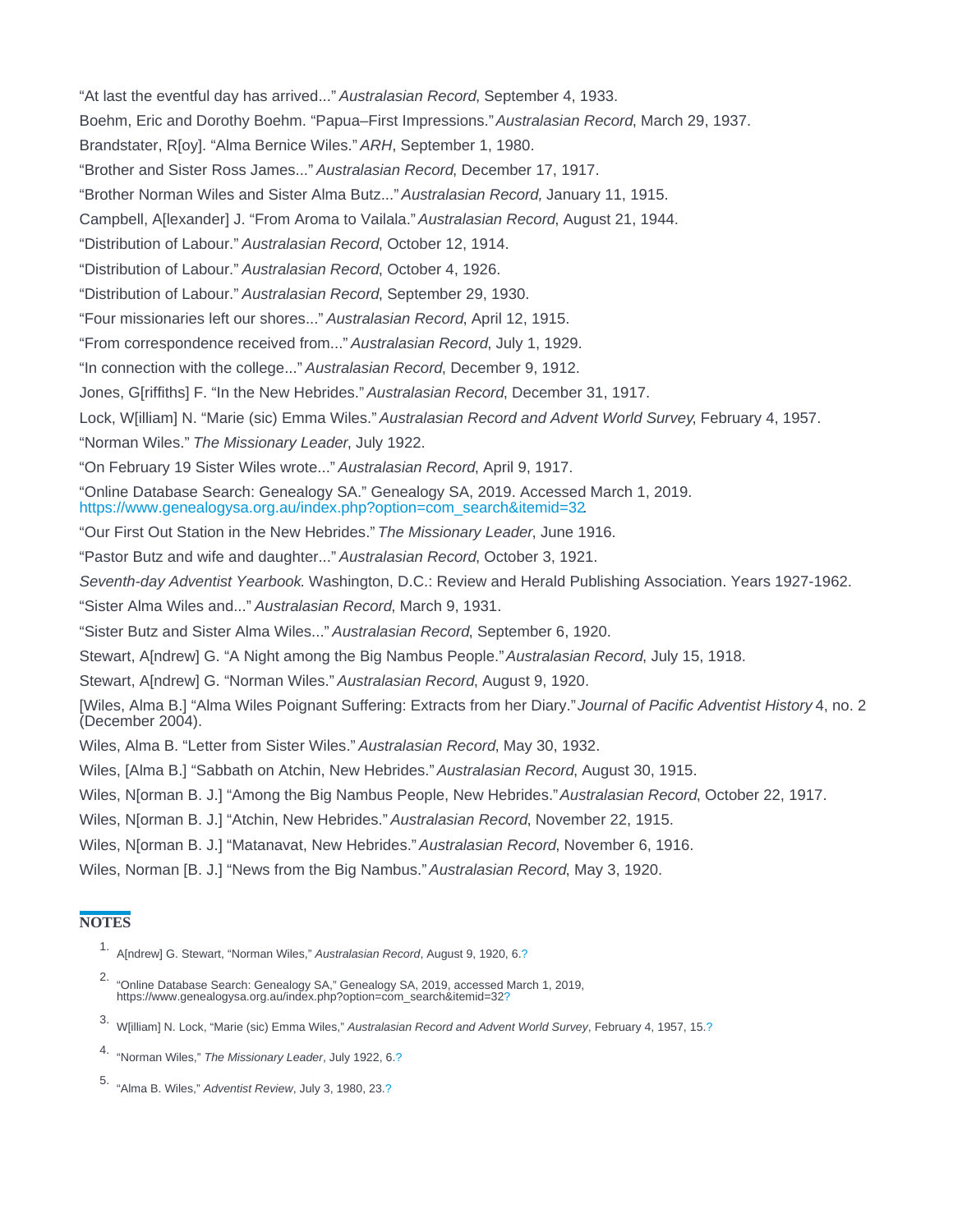- <span id="page-3-0"></span>6. "In connection with the college...," Australasian Record, December 9, 1912, 12.[?](#page-0-0)
- 7. Annual Prospectus: Australasian Missionary College (Cooranbong, New South Wales: Avondale Press, 1915), 64[.?](#page-0-0)
- 8. "Distribution of Labour," Australasian Record, October 12, 1914, 18.[?](#page-0-0)
- 9. "Brother Norman Wiles and Sister Alma Butz...," Australasian Record, January 11, 1915, 8[.?](#page-0-0)
- 10. "Norman Wiles," The Missionary Leader, July 1922, 6[.?](#page-0-0)
- 11. "Four missionaries left our shores...," Australasian Record, April 12, 1915, 8.[?](#page-0-0)
- [Alma B.] Wiles, "Sabbath on Atchin, New Hebrides," Australasian Record, August 30, 1930, 4-5[.?](#page-0-0)
- 13. N[orman B. J.] Wiles, "Atchin, New Hebrides," Australasian Record, November 22, 1915, 3.[?](#page-0-0)
- 14. "Our First Out Station in the New Hebrides," The Missionary Leader, June 1916, 14.[?](#page-1-0)
- 15. N[orman B .J.] Wiles, "Matanavat, New Hebrides," Australasian Record, November 6, 1916, 4.[?](#page-1-0)
- 16. "On February 19 Sister Wiles writes...," Australasian Record, April 9, 1917, 8.[?](#page-1-0)
- 17. N[orman B.J.] Wiles, "Among the Big Nambus People, New Hebrides," Australasian Record, October 22, 1917, 2-3[.?](#page-1-0)
- 18. G[riffiths] F. Jones, "In the New Hebrides," Australasian Record, December 31, 1917, 5[.?](#page-1-0)
- 19. E.g., N[orman B.J.] Wiles, "Matanavat, New Hebrides," Australasian Record, November 6, 1916, 4[.?](#page-1-0)
- 20. "Brother and Sister Ross James...," Australasian Record, December 17, 1917, 8[.?](#page-1-0)
- 21. A[ndrew] G. Stewart, "A Night among the Big Nambus People," Australasian Record, July 15, 1918, 2-3[.?](#page-1-0)
- 22. Norman [B.J.] Wiles, "News from the Big Nambus," Australasian Record, May 3, 1920, 8[.?](#page-1-0)
- 23. A[ndrew] G. Stewart, "Norman Wiles," Australasian Record, August 9, 1920, 6[.?](#page-1-0)
- 24. [Alma B. Wiles], "Alma Wiles Poignant Suffering: Extracts from her Diary," Journal of Pacific Adventist History 4, no. 2 (December 2004): 31-34.[?](#page-1-0)
- 25. "Sister Butz and Sister Alma Wiles...," Australasian Record, September 6, 1920, 8[.?](#page-1-0)
- 26. "Pastor Butz and wife and daughter...," Australasian Record, October 3, 1921, 8[.?](#page-1-0)
- 27. "Alma B. Wiles," Adventist Review, July 3, 1980, 23.[?](#page-1-0)
- 28. "Distribution of Labour," Australasian Record, October 4, 1926, 32.[?](#page-1-0)
- 29. E.g., "Fiji-Indian Mission," Seventh-day Adventist Yearbook (Washington,DC: Review and Herald Publishing Association, 1927), 220.[?](#page-1-0)
- 30. "From correspondence received...," Australasian Record, July 1, 1929, 8.[?](#page-1-0)
- 31. "Distribution of Labour," Australasian Record, September 29, 1930, 24.[?](#page-1-0)
- 32. "Sister Alma Wiles and...," Australasian Record, March 9, 1931, 8.[?](#page-1-0)
- 33. "At last the eventful day has arrived...," Australasian Record, September 4, 1933, 8[.?](#page-1-0)
- 34. Alma B. Wiles, "Letter from Sister Wiles," Australasian Record, May 30, 1932, 8.[?](#page-1-0)
- 35. Eric and Dorothy Boehm, "Papua–First Impressions," Australasian Record, March 29, 1937, 2[.?](#page-1-0)
- 36. A[lexander] J. Campbell, "From Aroma to Vailala," Australasian Record, August 21, 1944, 4-5.[?](#page-1-0)
- 37. E.g., "Ile-Ife Mission Hospital," Seventh-day Adventist Yearbook (Washington, DC: Review and Herald Publishing Association, 1961), 295[.?](#page-1-0)
- 38. "Alma B. Wiles," ARH, July 3, 1980, 23.[?](#page-1-0)

39.